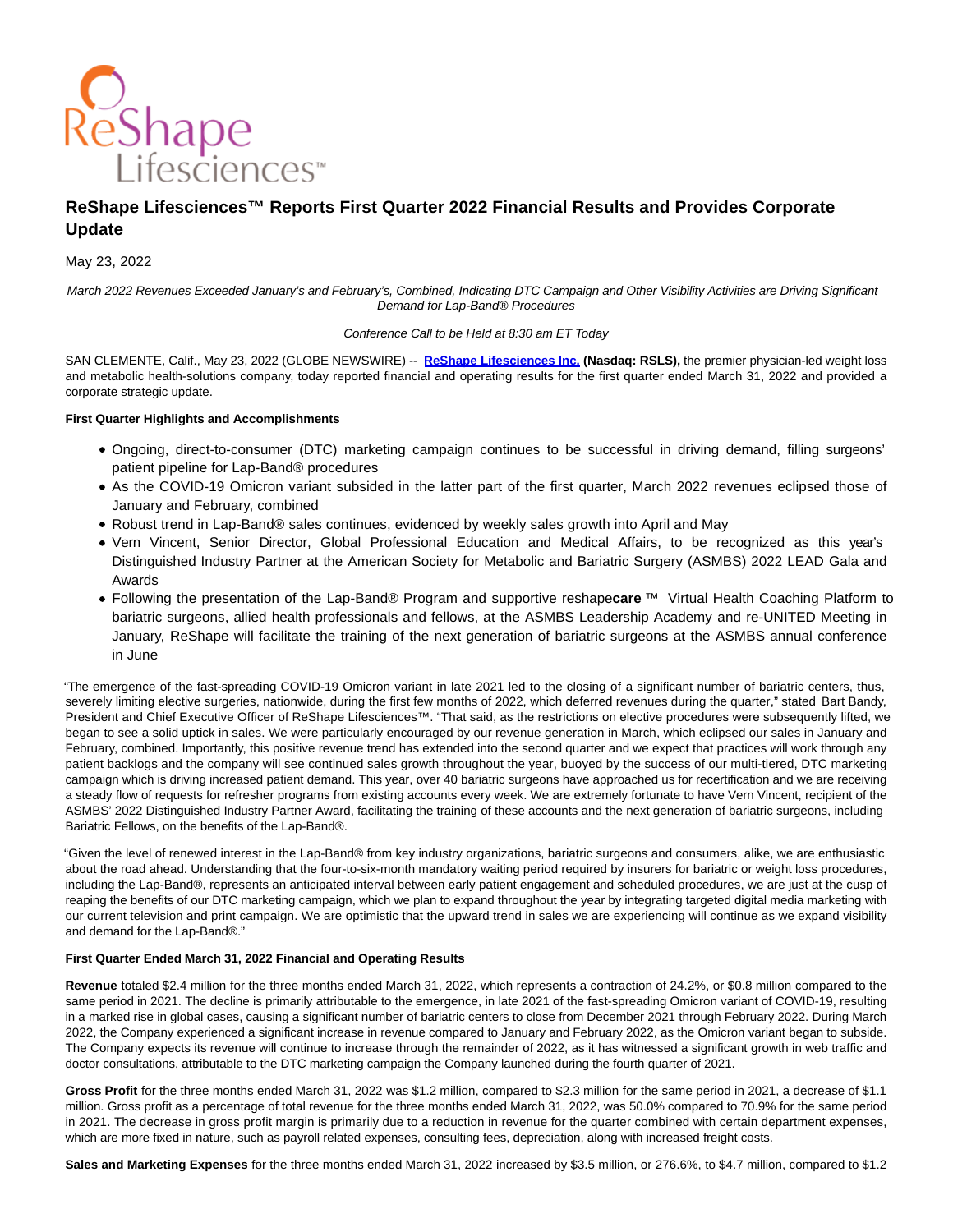million for the same period in 2021. The increase is primarily due to an increase in advertising and marketing costs of \$2.8 million, as the Company launched its DTC marketing campaign during the fourth quarter of 2021, and expanded this campaign during the first quarter of 2022, increasing its presence within video, print and social media platforms. In addition, the Company had an increase in payroll related expenses of \$0.6 million, as it continued to strengthen the commercial organization and hired a senior VP of Commercial Operations. Additionally, in the first quarter of 2022, the Company had an increase of travel expenses of \$0.1 million, primarily due to relaxing of COVID-19 restrictions.

**General and Administrative Expenses** for the three months ended March 31, 2022 increased by \$1.4 million, or 53.1%, to \$4.1 million, compared to \$2.7 million for the same period in 2021. The increase is primarily due to an increase of \$0.5 million in stock-based compensation expense related to the issuance during the third quarter of 2021 of both RSUs and stock options. In addition, the Company had an increase in payroll related expenses of \$0.3 million, due primarily to increases in salaries. The Company had an increase in legal and patent fees of \$0.2 million, primarily related to a legal settlement during the first quarter of 2022. There was an increase in audit, consulting, legal and other professional services of \$0.1 million. The Company had increases of \$0.2 million and \$0.1 million, in rent and facilities, and insurance respectively, directly attributable to the merger with Obalon.

**Research and Development Expenses** for the three months ended March 31, 2022, increased by \$0.2 million, or 31.0%, to \$0.8 million, compared to \$0.6 million for the same period in 2021. The increase is due to an increase of \$0.2 million in payroll related expenses.

**Non-GAAP adjusted EBITDA** loss was \$7.1 million for the three months ended March 31, 2022 compared to a loss of \$1.8 million for same period last year, which includes a \$2.0 million loss on extinguishment of debt. The increase is primarily related to an increase in stock based compensation expense. The \$7.1 million loss also includes the previously announced upfront marketing investment of \$2.8 million for the Company's directto-consumer advertising campaign. As a result of the upfront marketing investment, revenues were delayed due to the mandatory wait period of a minimum of 4-6 months for insurance verification.

**Cash and Cash Equivalents** were \$15.5 million as of March 31, 2022. Of note, the Company eliminated all debt from the balance sheet including \$10.5 million term debt with an institutional investor and the final, \$3 million, obligation to Apollo Endosurgery for the purchase of the Lap-Band® in December of 2018. Additionally, \$6.0 million in professional service and investment banking fees were paid related to the Obalon merger.

## **Conference Call Information**

Management will post a webcast at 8:30 am ET, today. A link to the webcast will be available on the "Events and Presentations" section of ReShape's website at[: https://ir.reshapelifesciences.com/events-and-presentations.](https://www.globenewswire.com/Tracker?data=_aQ9fE-wKOHeKTG1XN4hIrdoVX3ciNck2Q6M31Uc2vx6lUL1CjpPkww-8jHkJoGzOn4u7Fgj9FzPiOIUzblFR5dgQWO62ZMfaQgL-TZp8BMYRImDbj6plwxm1A4onUn58zjZULAjT-nWaLyl8SsUe441WZy6acAUJRlUUSGqRltcuqMrk20sgUuT1dNAIM5D)

An archived replay will also be available on the "Events and Presentations" section of ReShape's website at: [https://ir.reshapelifesciences.com/events](https://www.globenewswire.com/Tracker?data=_aQ9fE-wKOHeKTG1XN4hIrdoVX3ciNck2Q6M31Uc2vx6lUL1CjpPkww-8jHkJoGzOn4u7Fgj9FzPiOIUzblFRxP7MIjrkRqI-5Uy_DJbeoZ4tdsjPANwx0DuM66NiE5BqTYoBURWZ8qFcc2Z_S-LWlSYVk2Gkafi_qG0BGnK-izXdXm0kNFFVAQbh4F_D2lE)and-presentations.

## **About ReShape Lifesciences™**

ReShape Lifesciences™ is America's premier weight loss and metabolic health-solutions company, offering an integrated portfolio of proven products and services that manage and treat obesity and metabolic disease. The FDA-approved Lap-Band® Program provides minimally invasive, long-term treatment of obesity and is an alternative to more invasive surgical stapling procedures such as the gastric bypass or sleeve gastrectomy. The ReShape Vest™ System is an investigational (outside the U.S.) minimally invasive, laparoscopically implanted medical device that wraps around the stomach, emulating the gastric volume reduction effect of conventional weight-loss surgery. It helps enable rapid weight loss in obese and morbidly obese patients without permanently changing patient anatomy. reshape**care** ™ is a virtual weight-management program that supports lifestyle changes for all weight-loss patients led by board certified health coaches to help them keep the weight off over time. The recently launched ReShape Marketplace™ is an online collection of quality wellness products curated for all consumers to help them achieve their health goals. For more information, please visi[t www.reshapelifesciences.com](https://www.globenewswire.com/Tracker?data=73WrC8jSWcIMOovGR5Tb3YV8Jn82zId5chp3jMOKtuXchEqWhmThgXw3B1XVPOLJV70smgC8-C7LVMW1G08LUErTeHr7d5yeXSaG0kmFFigJnzM8vCDEjJVGpRP59shV)

#### **Forward-Looking Safe Harbor Statement**

This press release may contain forward-looking statements within the meaning of the Private Securities Litigation Reform Act of 1995. Actual results could differ materially from those discussed due to known and unknown risks, uncertainties, and other factors. These forward-looking statements generally can be identified by the use of words such as "expect," "plan," "anticipate," "could," "may," "intend," "will," "continue," "future," other words of similar meaning and the use of future dates. Forward-looking statements in this press release include statements about our expectation that the marketing campaign should continue to promote increased demand for Lap-Band® procedures and, thus, potentially a significant increase in revenues for ReShape. These and additional risks and uncertainties are described more fully in the company's filings with the Securities and Exchange Commission, including those factors identified as "risk factors" in our most recent Annual Report on Form 10-K and subsequent Quarterly Reports on Form 10-Q. We are providing this information as of the date of this press release and do not undertake any obligation to update any forward-looking statements contained in this document as a result of new information, future events or otherwise, except as required by law.

#### **Non-GAAP Disclosures**

In addition to the financial information prepared in conformity with GAAP, we provide certain historical non-GAAP financial information. Management believes that these non-GAAP financial measures assist investors in making comparisons of period-to-period operating results and that, in some respects, these non-GAAP financial measures are more indicative of the Company's ongoing core operating performance than their GAAP equivalents.

Management believes that the presentation of this non-GAAP financial information provides investors with greater transparency and facilitates comparison of operating results across a broad spectrum of companies with varying capital structures, compensation strategies, derivative instruments, and amortization methods, which provides a more complete understanding of our financial performance, competitive position, and prospects for the future. However, the non-GAAP financial measures presented in this release have certain limitations in that they do not reflect all of the costs associated with the operations of our business as determined in accordance with GAAP. Therefore, investors should consider non-GAAP financial measures in addition to, and not as a substitute for, or as superior to, measures of financial performance prepared in accordance with GAAP. Further, the non-GAAP financial measures presented by the Company may be different from similarly named non-GAAP financial measures used by other companies.

## **Adjusted EBITDA**

Management uses Adjusted EBITDA in its evaluation of the Company's core results of operations and trends between fiscal periods and believes that these measures are important components of its internal performance measurement process. Adjusted EBITDA is defined as net loss before interest,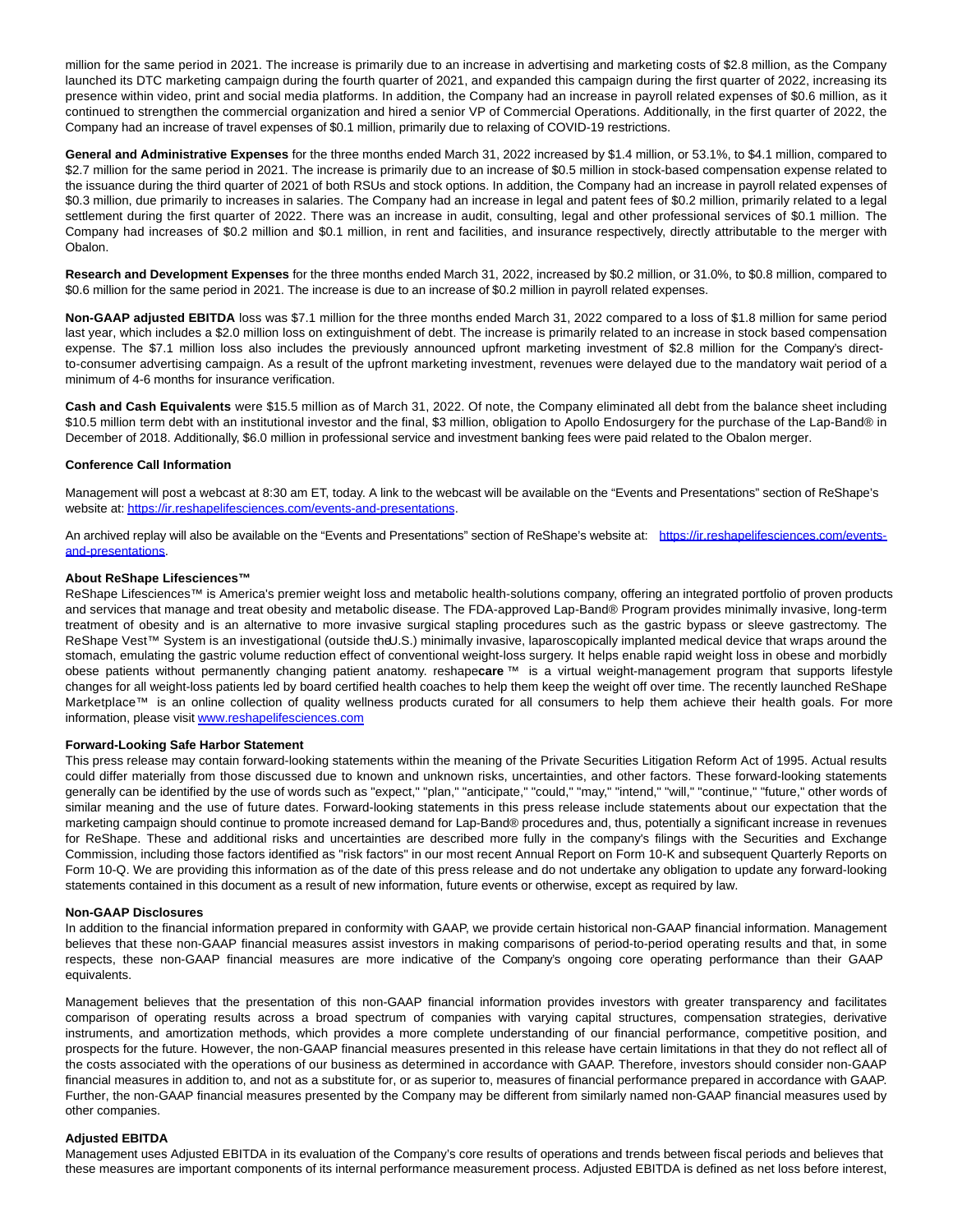taxes, depreciation and amortization, stock-based compensation, changes in fair value of liability warrants and other one-time costs. Management uses Adjusted EBITDA in its evaluation of the Company's core results of operations and trends between fiscal periods and believes that these measures are important components of its internal performance measurement process. Therefore, investors should consider non-GAAP financial measures in addition to, and not as a substitute for, or as superior to, measures of financial performance prepared in accordance with GAAP. Further, the non-GAAP financial measures presented by the Company may be different from similarly named non-GAAP financial measures used by other companies.

# **CONTACTS**

**ReShape Lifesciences Investor Contact:** Thomas Stankovich Chief Financial Officer 949-276-6042 [ir@ReShapeLifesci.com](https://www.globenewswire.com/Tracker?data=fGbJoAuyjMl0hxdRJdDBLBVYKE0zMMXGCaeu4SH1HTyNOd1_ytVqemWCJvauJrWOgdRJihGJu2IYF8MSGifIymVlSE446z3ebgIOFimirsAvBD2wvEJXYvcNhIL15MIRgoS5y3akotuBoxlMoAew29KgeamiPt88cKWzoxgibW1BHVprnulmZ_vPEdDtZOMfGg8Vcg5x6rw_-JNDaEie9gY7a5JkTCJUTj1flo6Utm_HADCyFH1DWkojUIfQaBm_WzQvtCR_-mQxZ7kCjXNXvQ==)

# **Investor Relations Contact:**

Rx Communications Group Michael Miller (917)-633-6086 [mmiller@rxir.com](https://www.globenewswire.com/Tracker?data=PmsufU8BR6WAOseFac6ZkUjHDiqP2zRDLDCO5qmVr_2BuYmci9pBDsq8KETPf6oj1KlyeGKtWTKWofpBlNs7QQ==)

# **RESHAPE LIFESCIENCES INC.**

**Consolidated Balance Sheets**

(dollars in thousands; unaudited)

|                                             | 2022         |    | 2021       |  |
|---------------------------------------------|--------------|----|------------|--|
| <b>ASSETS</b>                               |              |    |            |  |
| Current assets:                             |              |    |            |  |
| Cash and cash equivalents                   | \$<br>15,410 | \$ | 22,765     |  |
| Restricted cash                             | 50           |    | 50         |  |
| Accounts and other receivables              | 2,410        |    | 2,815      |  |
| Inventory                                   | 3,998        |    | 3,003      |  |
| Prepaid expenses and other current assets   | 1,759        |    | 1,622      |  |
| Total current assets                        | 23,627       |    | 30,255     |  |
| Property and equipment, net                 | 1,371        |    | 1,454      |  |
| Operating lease right-of-use assets         | 524          |    | 266        |  |
| Other intangible assets, net                | 20,371       |    | 20,827     |  |
| Other assets                                | 1,377        |    | 1,456      |  |
| <b>Total assets</b>                         | \$<br>47,270 | \$ | 54,258     |  |
| <b>LIABILITIES AND STOCKHOLDERS' EQUITY</b> |              |    |            |  |
| Current liabilities:                        |              |    |            |  |
| Accounts payable                            | \$<br>3,598  | \$ | 3,468      |  |
| Accrued and other liabilities               | 3,463        |    | 3,169      |  |
| Warranty liability, current                 | 649          |    | 415        |  |
| Operating lease liabilities, current        | 441          |    | 279        |  |
| <b>Total current liabilities</b>            | 8,151        |    | 7,331      |  |
| Operating lease liabilities, noncurrent     | 86           |    |            |  |
| Warranty liability, noncurrent              | 41           |    | 300        |  |
| Deferred income taxes                       | 367          |    | 555        |  |
| <b>Total liabilities</b>                    | 8,645        |    | 8,186      |  |
| Commitments and contingencies               |              |    |            |  |
| Stockholders' equity:                       |              |    |            |  |
| Preferred stock:                            |              |    |            |  |
| Series C convertible preferred stock        |              |    |            |  |
| Common stock                                | 19           |    | 18         |  |
| Additional paid-in capital                  | 623,652      |    | 622,906    |  |
| Accumulated deficit                         | (584, 975)   |    | (576, 760) |  |
| Accumulated other comprehensive loss        | (71)         |    | (92)       |  |
| Total stockholders' equity                  | 38,625       |    | 46,072     |  |
| Total liabilities and stockholders' equity  | \$<br>47,270 | \$ | 54,258     |  |

## **RESHAPE LIFESCIENCES INC. Consolidated Statements of Operations**

(dollars in thousands, except share and per share amounts; unaudited)

| Three Months Ended March 31, |      |  |
|------------------------------|------|--|
| 2022                         | 2021 |  |

**March 31, December 31,**